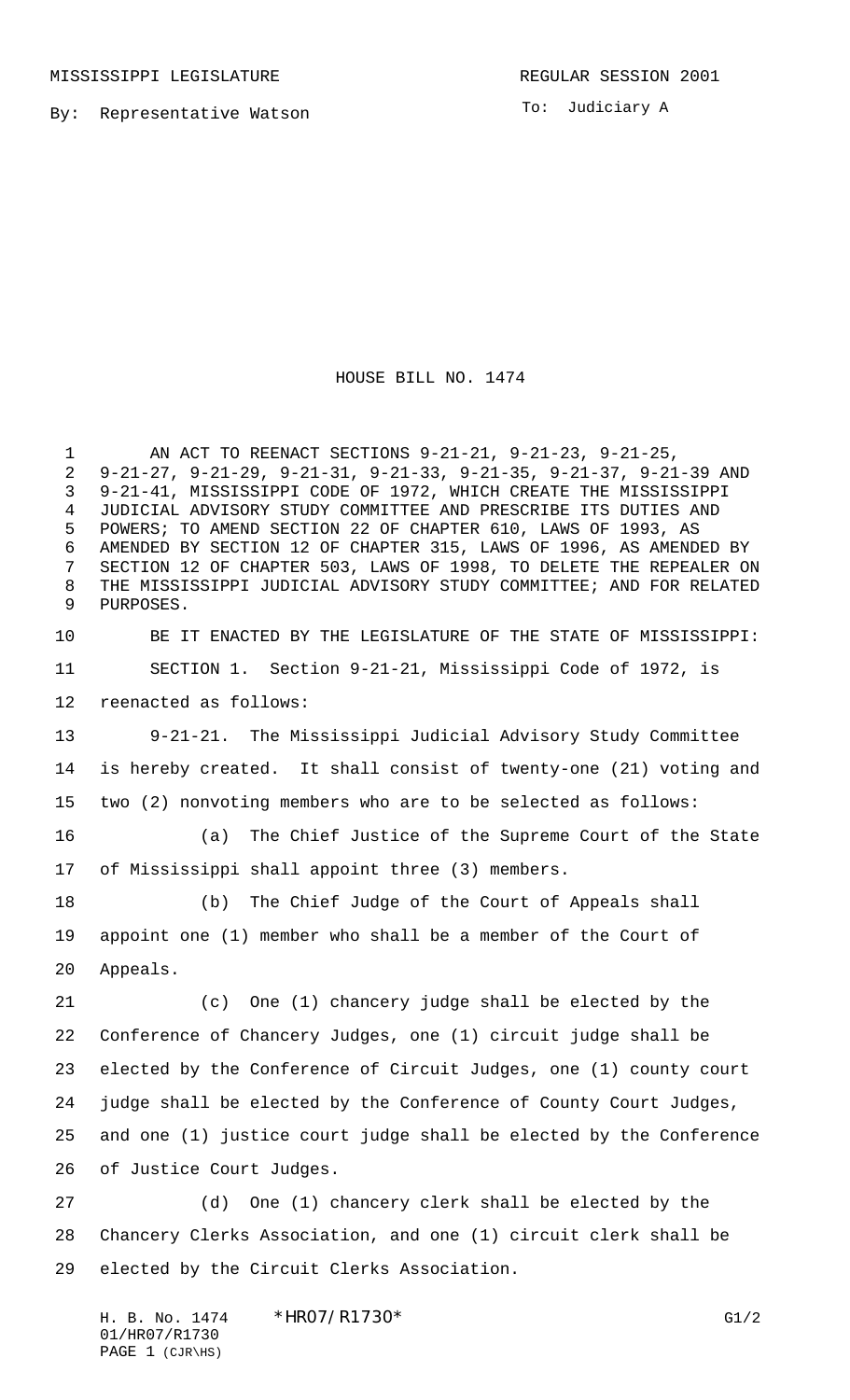(e) The Governor shall appoint three (3) members who are not to be members of the Mississippi Bar.

 (f) The Chairman of the Senate Judiciary Committee and the Chairman of the House of Representatives Judiciary En Banc Committee shall serve as legislative liaisons and nonvoting members.

 (g) The Lieutenant Governor shall appoint two (2) members, neither of whom is an attorney nor a member of the Legislature.

 (h) The Speaker of the House shall appoint two (2) members, neither of whom is an attorney nor a member of the Legislature.

 (i) The Presidents of the Mississippi Bar and the Magnolia Bar Association shall each appoint two (2) members, all of whom shall be licensed to practice law in the State of Mississippi.

 Members shall be appointed for three-year terms. Appointments and vacancies on the study committee shall be filled by the respective selecting and appointing authorities.

 SECTION 2. Section 9-21-23, Mississippi Code of 1972, is reenacted as follows:

 9-21-23. The purpose of the study committee shall be to make recommendations to the Administrative Office of the Courts in the administration of the courts, including obtaining statistical information with reference to cases in the various courts in Mississippi; conducting research relating to improvement of the judicial system in the State of Mississippi; and making a comprehensive study of the judicial system of the state for the purpose of the improvement thereof. In addition, the study committee may make such policy recommendations as will promote the administration of justice and the operation of the courts. SECTION 3. Section 9-21-25, Mississippi Code of 1972, is reenacted as follows:

H. B. No. 1474 \*HR07/R1730\* 01/HR07/R1730 PAGE 2 (CJR\HS)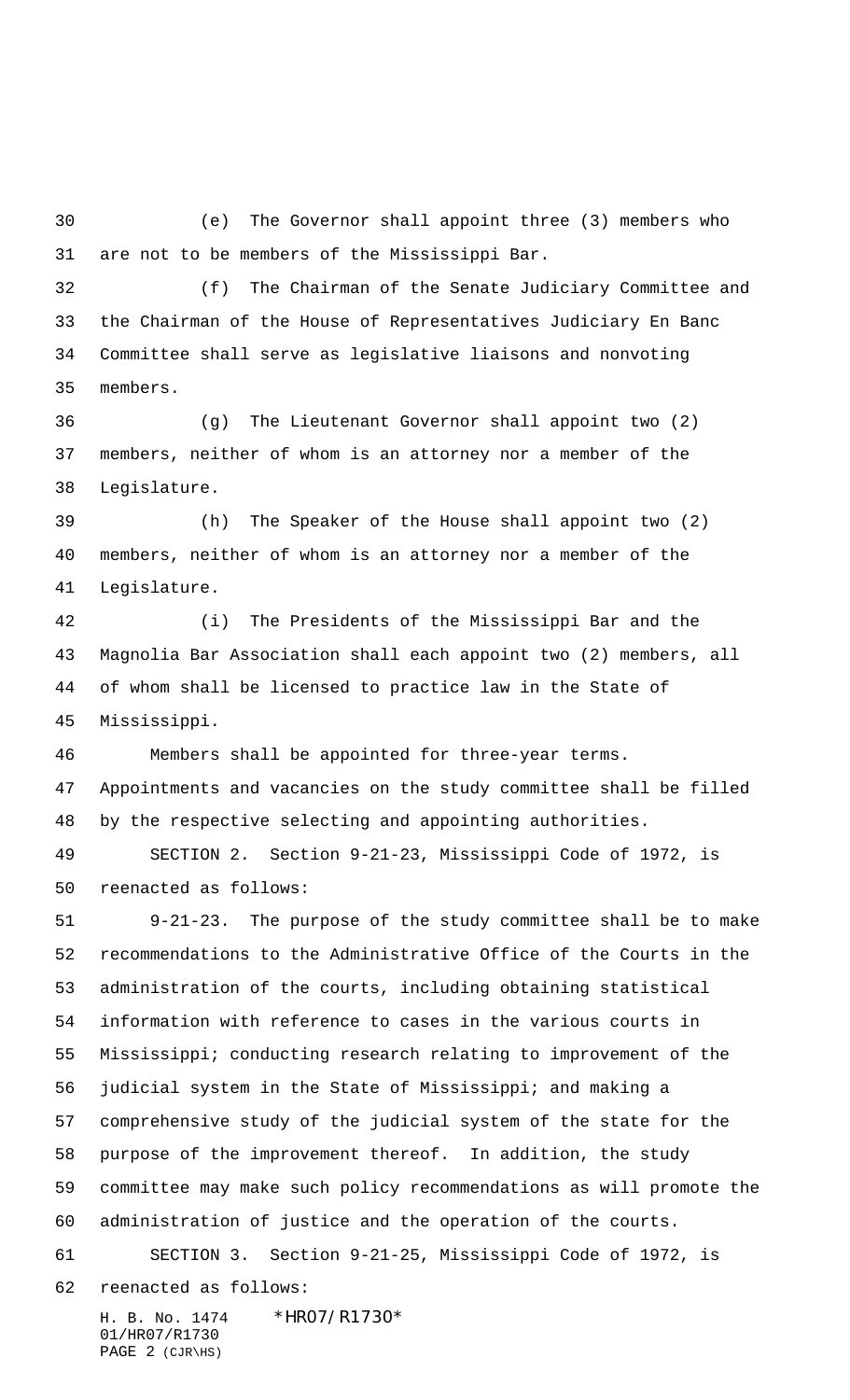9-21-25. The Chief Justice shall set and give notice of the time, date and place of the initial meeting, at which time the study committee shall elect a chairperson from its members and who shall preside at the meetings of the study committee. The chair shall not vote unless necessary to break a tie vote of the study committee. In addition, the study committee shall elect a vice chair who shall preside over meetings in the absence of the chair. The study committee shall elect any other officers which it considers necessary to carry out the purpose of the study committee. The study committee may form any committees from its membership in order to assist the study committee in accomplishing its purposes as provided in this chapter.

 SECTION 4. Section 9-21-27, Mississippi Code of 1972, is reenacted as follows:

 9-21-27. The study committee shall meet quarterly and at such other times as meetings may be called by the chair. A majority of the members shall constitute a quorum at any meeting. Any final action taken by the study committee shall require the affirmative vote of a majority of the nonlegislative members. SECTION 5. Section 9-21-29, Mississippi Code of 1972, is

reenacted as follows:

 9-21-29. The Administrative Office of the Courts shall provide such support of the Judicial Advisory Study Committee as is necessary to accomplish the purposes of this chapter, including, but not limited to, research and clerical assistance. SECTION 6. Section 9-21-31, Mississippi Code of 1972, is reenacted as follows:

H. B. No. 1474 \*HR07/R1730\* 01/HR07/R1730 PAGE 3 (CJR\HS) 9-21-31. (1) In addition to the duties set forth in Section 9-21-23, the study committee shall file an annual report with the Mississippi Supreme Court no later than June 30 of each year of its existence. The document shall report on the operational and administrative state of the court system, with emphasis on the state of the case docket. The report shall also make specific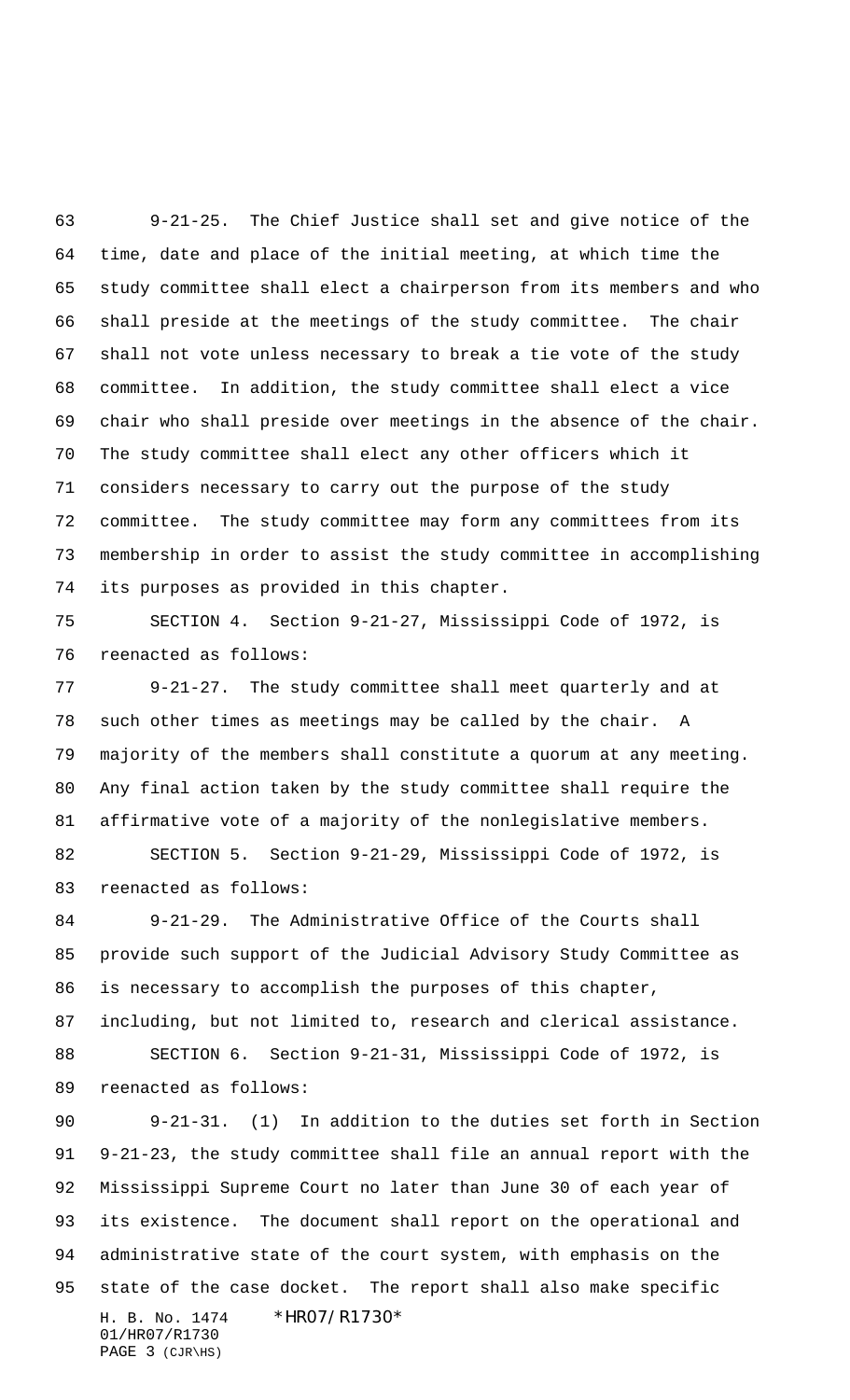recommendations for improvement in the administration and operation of the courts.

 (2) The study committee is authorized and empowered for the accomplishment of its purposes to undertake any studies, reviews, inquiries, hearings, examinations, surveys or analyses as it may deem pertinent, relevant and justified. The study committee shall propose and prepare in detailed form from time to time for the consideration of the Legislature of the State of Mississippi such amendments to existing law, such statutes, and such constitutional amendments as in the judgment of the study committee will improve the judicial system of the State of Mississippi and promote the administration of civil and criminal justice therein.

 (3) The study committee shall submit a report to the Legislature of the State of Mississippi not later than the first Tuesday after the first Monday in January of the year 1994 and each year of its existence thereafter, which reports shall make specific proposals and recommendations for the improvement of the judicial system of the State of Mississippi and for the administration of criminal and civil justice in the courts thereof, such reports to be based upon the information received and the research conducted by the study committee.

 SECTION 7. Section 9-21-33, Mississippi Code of 1972, is reenacted as follows:

H. B. No. 1474 \*HR07/R1730\* 9-21-33. The study committee is authorized to call upon any and all existing courts, agencies, departments, divisions, officers, employees, boards, bureaus, commissions and institutions of the State of Mississippi, or any political subdivision, thereof, to furnish such information, data and assistance as will enable it to carry out its powers and duties hereunder and all such agencies, departments, divisions, officers, employees, boards, bureaus, commissions and institutions of the State of Mississippi and its political subdivisions are hereby directed to cooperate with the study committee and render such information,

01/HR07/R1730 PAGE 4 (CJR\HS)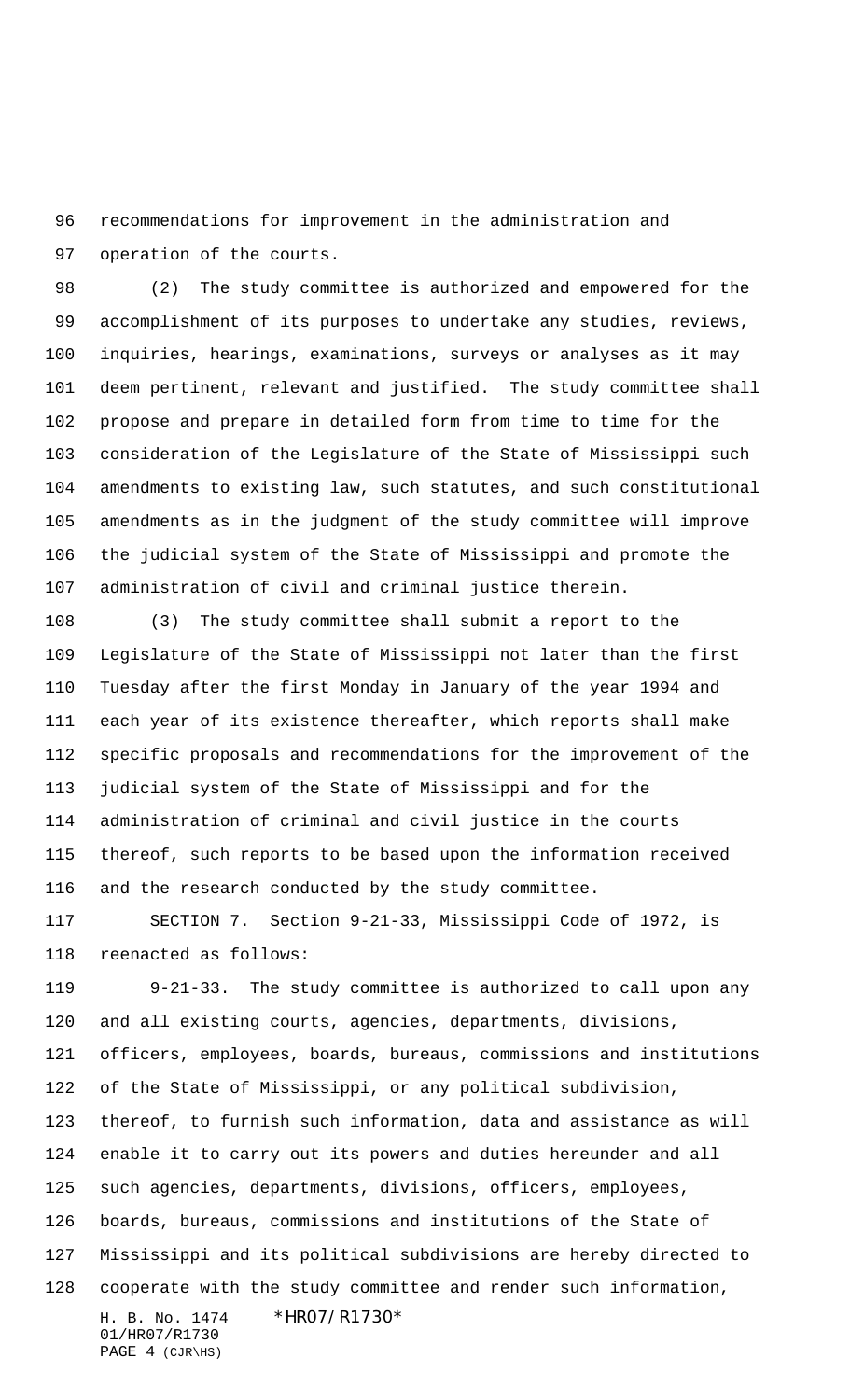data, aid and assistance as may be requested by the study committee.

 SECTION 8. Section 9-21-35, Mississippi Code of 1972, is reenacted as follows:

 9-21-35. The study committee shall have the power to enlist the services of any agency, either public or private, or any individual or educational institution, bar association, research organization, foundation, or educational or civic organization for assistance in accomplishing the purposes of this chapter, conducting research studies, gathering information or printing and publishing its reports. The study committee is authorized to make and sign any agreements or contracts to do or perform any actions that may be necessary, desirable or proper to carry out the purposes and objectives of this chapter.

 SECTION 9. Section 9-21-37, Mississippi Code of 1972, is reenacted as follows:

 9-21-37. The study committee may employ any agents, clerks, researchers, counsel, consultants and other personnel necessary for the performance of the duties of the study committee and fix their respective rates of compensation, all subject to the approval of the State Personnel Board and within the amounts made available by appropriation therefor or received from other sources.

 SECTION 10. Section 9-21-39, Mississippi Code of 1972, is reenacted as follows:

H. B. No. 1474 \*HR07/R1730\* 01/HR07/R1730 PAGE (CJR\HS) 9-21-39. Members of the study committee shall receive a per diem as provided in Section 25-3-69 for actual attendance upon meetings of the study committee, together with reimbursement for traveling and subsistence expenses incurred as provided in Section 25-3-41, Mississippi Code of 1972, except that members of the study committee who are members of the Legislature shall not receive per diem for attendance while the Legislature is in session and no member whose regular compensation is payable by the